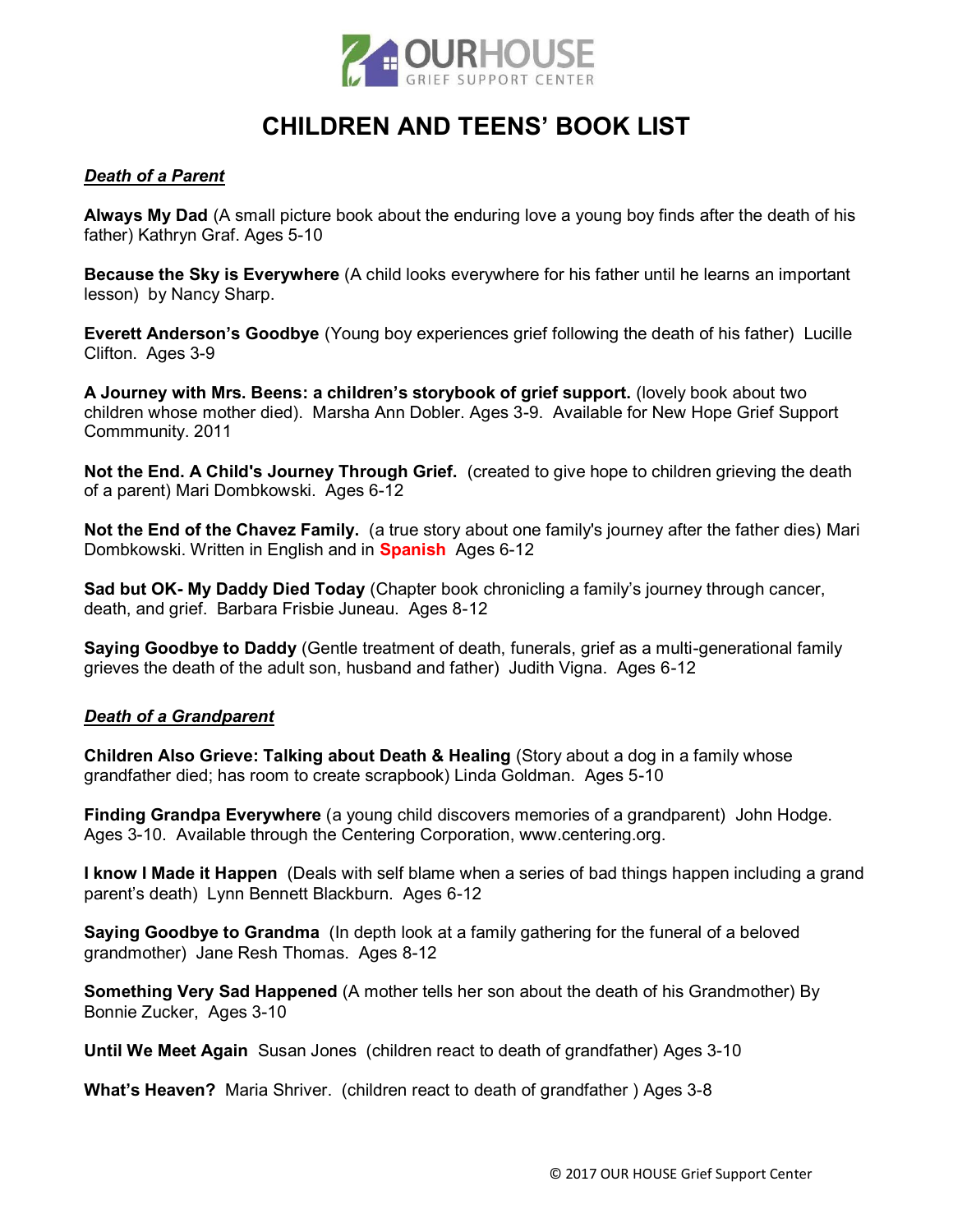

## **Wishes for One More Day** Melanie Joy Pastor (3-10)

## **Zayde Comes to Live** Sheri Sinykin (4-10)

**Zeydeh** (A Story Guide to Help Jewish Children Cope With Loss and Bereavement) Moshe Halevi Spero. Ages 6-12

## *Death of a Sibling*

**Alicia Afterimage,** Lulu Delacre. Ages 12-adult

**Always My Brother,** Jean Reagen. Ages 6-11

**A Birthday Present for Daniel**. Juliet Rothman. Ages 3-9

**The Empty Place- A Child's Guide through Grief.** Roberta Temes, PhD, Ages 3-8 **Thumpy's Story** (Bunnies learn about death, grief and love when their sibling dies. Good Explanations for younger children. Nancy C. Dodge. Ages 3-8

## *Death by Suicide*

**Bart Speaks Out** (An interactive story and workbook for children dealing specifically with a death by suicide. Uses photos of dogs to soften the impact) Linda Goldman, M.S. Ages 3-10

**But I Didn't Get to Say Good-Bye** (A book for parents and professionals helping child suicide survivors; portions may be read aloud with older children) Barbara Rubel. Griefwork Center Inc, New Jersey

### *Books for Grief in General*

**\*Bereaved Children and Teens: A Support Guide for Parents and Professionals** Edited by Earl A. Grollman. For children about ages 3-18 (appropriate for older teens)

**Brave Bart** (a cat experiences both a post-traumatic stress reaction and grief following a bad, scary thing) Caroline Sheppard, ACSW. Ages 3-14 **\****Can be ordered through OUR HOUSE*

**Day of the Dead** (A village in Mexico prepares and celebrates this holiday which honors the memories of their loved ones) Tony Johnston & Jeanette Winter. Ages 3-10

**Fall of Freddie the Leaf** (Poetic look at the life cycle and its meaning) Leo Buscaglia, Ph.D. All ages

**\*Healing Your Grieving Heart** *For Teens***: 100 Practical Ideas** Alan D. Wolfelt, Ph.D. Ages 12-18

**grief girl: my true story** (Memoir of a woman who was orphaned suddenly at age 14) Erin Vincent. Ages 12-Adult

**Lifetimes**: *A beautiful way to explain death to children*. (Gentle explanations of the life cycle) Ages 3-7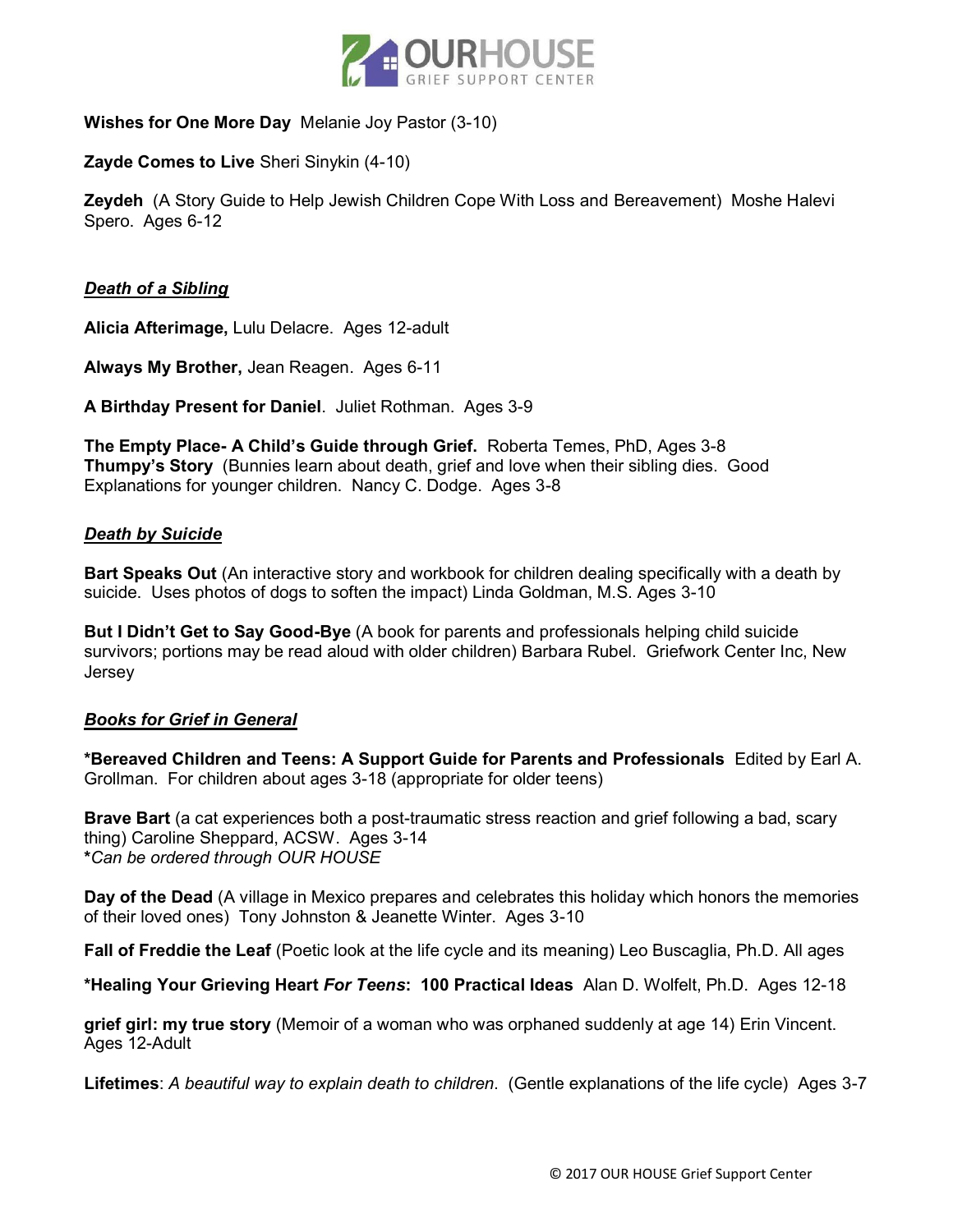

## **Love is Forever** (Gentle treatment of loss and grief) Casey Brislov Ages 3-10

**My Grief Journal: for Grieving Teens** (Offers the opportunity to draw or write about memories & feelings after death) OUR HOUSE . Ages 11-18

**My Memory Book: for Grieving Children** (Offers the opportunity to draw or write about memories & feelings after death) OUR HOUSE. Ages 3-10

**A Taste of Blackberries** (A fictional look at how a pre-adolescent boy who comes to terms with the death of a friend) Doric Buchanan Smith. Ages 8-14

**The Rhino Who Swallowed a Storm** (Gentle story about how we can overcome tragic events with support) LeVar Burton & Susan Schaefer Bernardo Ages 5-11

**The Tenth Good Thing About Barney** (Death, Grief and the afterlife as experienced by a young boy following the death of his dear cat) Judith Viorst. Ages 3-8

**Timothy Duck** (Duck learns about death, dying, grieving, and healing when his friend dies) Lynn Bennett Blackburn. Ages 3-8

**When Dinosaurs Die** Laurie Krasny Brown and Marc Brown. Ages 6-12

**My Good Grief Journal for Kids: An iPad app for grieving children and their adults** Ages 6- 12 Website: http://mygoodgriefjournalforkids.com/

(Twenty activity pages and unlimited journaling helps adults spark warm conversations with their grieving children. Kids will create a lasting treasure chest of memories, thoughts and feelings about their loved one. The app can be completely personalized to the names, gender and relationships of the deceased as well as both child and adult users.)

## *Death of a Pet:*

**My Pet Died (Let's Make a Book about It).** Rachel Biale

**"Oh Where has my Pet Gone?": a pet loss memory book.** Sally Sibbit. Ages 3-103

**When Only the Love Remains: The Pain of Pet Loss.** Emily Margaret Stuparyk

**The Tenth Good Thing About Barney** (Death, Grief and the afterlife as experienced by a young boy following the death of his dear cat) Judith Viorst. Ages 3-8

## *Recommended for Parents of Grieving Children:*

Schneider, Lauren for OUR HOUSE Grief Support Center, (2011) Children **Grieve Too!: A Handbook For Parents of Grieving Children.** 

Bode, Janet. **Death if Hard to Live With: Teenagers Talk about how They Cope with Loss.** Delacorte Press (1993)

Bowlby, John. **Attachment & Loss**. Vol. III. Basic Books (2000)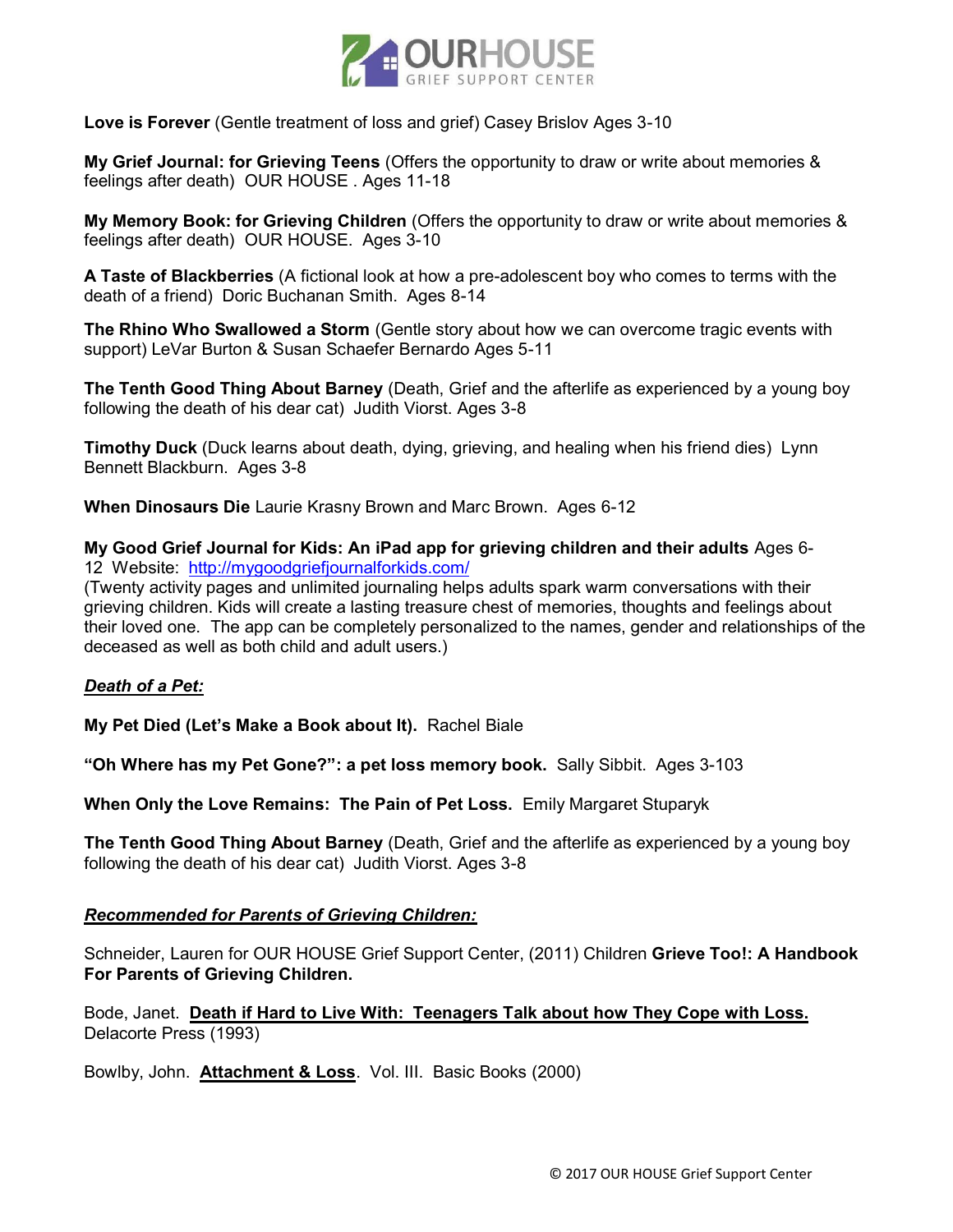

Dresser, Norine and Fredda Wasserman for OUR HOUSE Grief Support Center. (2010). **Saying Goodbye to Someone You Love:** Your Emotional Journey Through End of Life and Grief. New York: DemosHEALTH Publishing.

Grollman, Earl A. **Bereaved Children and Teens: A Support Guide for Parents and Professionals.** Boston: Beacon Press (1995).

Hannelore, Corr, Charles A. **Childhood & Death**. Hemisphere Publishing Corp.

Silverman, Phyllis R. **Never Too Young to Know: Death in Children's Lives**. Oxford Press (2000)

Silverman, Phyllis & Kelly, Madeline. **A Parent's Guide to Raising Grieving Children.** Oxford University Press, 2009

Webb, Nancy Boyd. **Helping Bereaved Children: A Handbook for Practitioners**. New York: The Guilford Press (1993)

Worden, William J. **Children and Grief: When a Parent Dies**. New York, The Guilford Press (1996)

## **Young Adult books with Death as the Main Subject**

Lytton, Deborah. **Jane in Bloom**. Dutton's Children's press, New York 2009

Maschari, Jennifer. **The Remarkable Journey of Charlie Price**. Harper Collin's Books, New York. 2016

Zevin, Gabrielle. **Elsewhere**. MacMillan, New York 2005

**www.OurHouse-Grief.org**